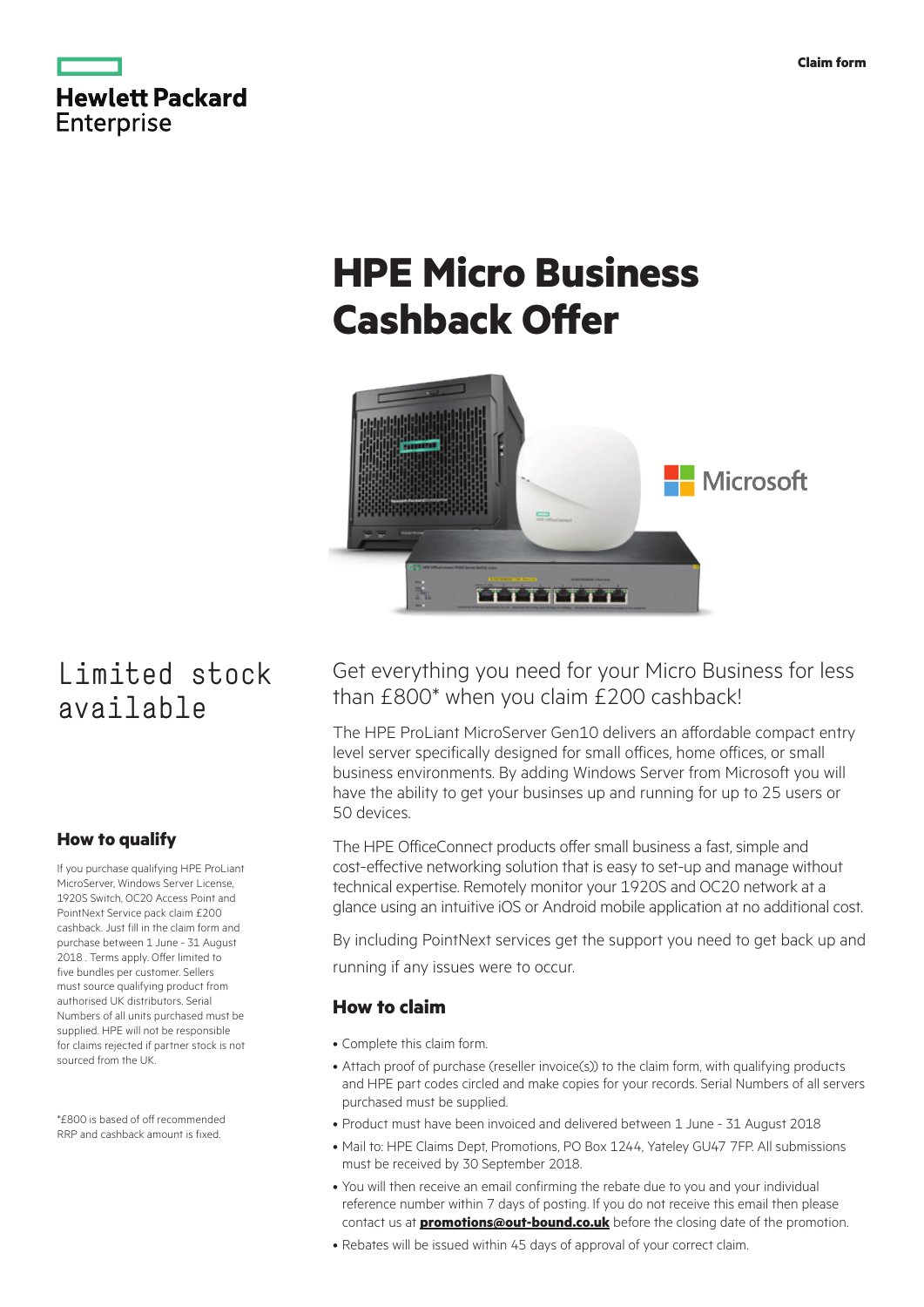#### **Your details**

| <b>FIRST NAME:</b>                   |                                                  |                                                                                                                                                                               |  |  |  |  |
|--------------------------------------|--------------------------------------------------|-------------------------------------------------------------------------------------------------------------------------------------------------------------------------------|--|--|--|--|
|                                      |                                                  |                                                                                                                                                                               |  |  |  |  |
| <b>LAST NAME:</b>                    |                                                  |                                                                                                                                                                               |  |  |  |  |
| COMPANY NAME (CHEQUE PAYABLE TO):    |                                                  |                                                                                                                                                                               |  |  |  |  |
|                                      |                                                  |                                                                                                                                                                               |  |  |  |  |
|                                      | COMPANY ADDRESS (WHERE THE CHEQUE WILL BE SENT): |                                                                                                                                                                               |  |  |  |  |
|                                      |                                                  |                                                                                                                                                                               |  |  |  |  |
| <b>TOWN/CITY:</b>                    |                                                  |                                                                                                                                                                               |  |  |  |  |
| <b>COUNTRY:</b>                      |                                                  | POSTCODE:                                                                                                                                                                     |  |  |  |  |
|                                      |                                                  |                                                                                                                                                                               |  |  |  |  |
| <b>TELEPHONE:</b>                    |                                                  |                                                                                                                                                                               |  |  |  |  |
| E-MAIL:                              |                                                  |                                                                                                                                                                               |  |  |  |  |
|                                      |                                                  |                                                                                                                                                                               |  |  |  |  |
| <b>SIGNATURE:</b>                    |                                                  | DATE:                                                                                                                                                                         |  |  |  |  |
|                                      |                                                  |                                                                                                                                                                               |  |  |  |  |
| Note: Please print (block capitals). |                                                  |                                                                                                                                                                               |  |  |  |  |
|                                      |                                                  |                                                                                                                                                                               |  |  |  |  |
|                                      |                                                  |                                                                                                                                                                               |  |  |  |  |
|                                      |                                                  |                                                                                                                                                                               |  |  |  |  |
| <b>Contact method</b><br>E-mail      | Post                                             | Telephone                                                                                                                                                                     |  |  |  |  |
|                                      |                                                  |                                                                                                                                                                               |  |  |  |  |
|                                      |                                                  |                                                                                                                                                                               |  |  |  |  |
|                                      | <b>Other HPE Communications</b>                  |                                                                                                                                                                               |  |  |  |  |
|                                      |                                                  | HPE undertakes to keep your details in accordance with the HPE Privacy Policy:                                                                                                |  |  |  |  |
|                                      | hpe.com/uk/en/legal/privacy.html                 |                                                                                                                                                                               |  |  |  |  |
|                                      |                                                  | If you would prefer to be removed from all future communications, please tick here.<br>To ensure that we provide you with the highest levels of service, you may be contacted |  |  |  |  |
|                                      |                                                  | by other HPE entities or business partners about products and services that may<br>be of interest to you. Please indicate how you would like to be contacted for future       |  |  |  |  |

## **BACS Payment**

If you would prefer to receive your rebate via BACS payment please provide your bank details below. Please print clearly.

#### **Bank account name:**

**Sort code:**

#### **Account number:**

**Note:** If you leave these fields blank payment will be made via cheque.

Please note that to prevent unwanted 'spam' e-mail, some Internet Service Providers (ISP's) block messages from senders whose email addresses are not in the recipient's address book or safe senders list. We here at Outbound want you to receive the emails we send you regarding this promotion so please add **[promotions@out-bound.co.uk](mailto:promotions%40out-bound.co.uk?subject=)** to your address book or safe senders list.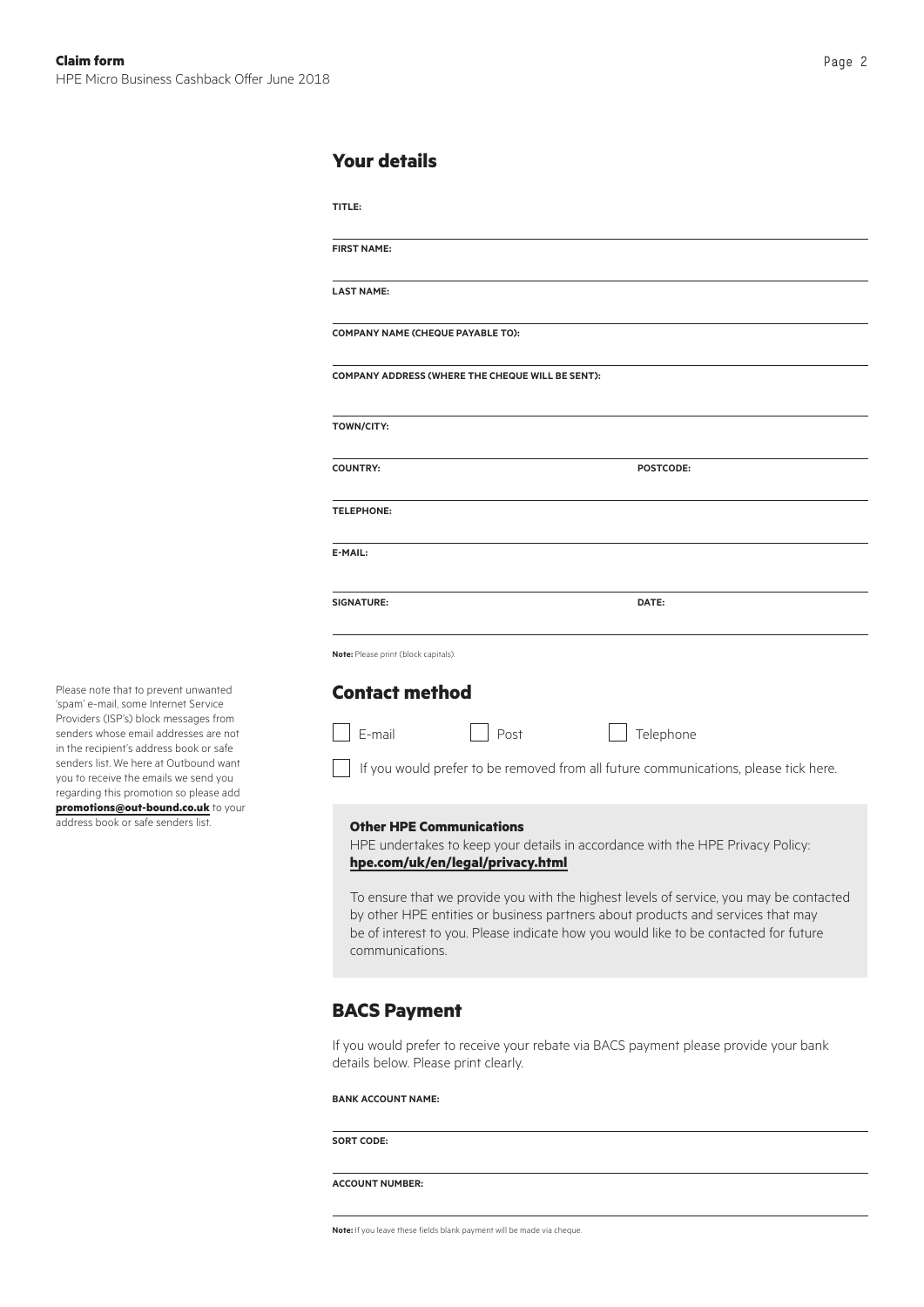#### **Table 1: Qualifying products**

| <b>HPE Product</b>                     | Part<br>number         | <b>Product spec / description</b>           | Serial<br>numbers | <b>Cashback</b><br>value | Quantity |
|----------------------------------------|------------------------|---------------------------------------------|-------------------|--------------------------|----------|
| HPE MicroSvr Gen10 X3216 Ety EU/UK Svr | 873830-421             | HPE Microserver Gen10                       |                   |                          |          |
| <b>Windows Server Essentials</b>       | 871141-B <sub>22</sub> | <b>HPF Windows Server Essentials ROK</b>    |                   |                          |          |
| <b>HPE Office Connect Switch</b>       | JI 383A                | HPF 1920S 8G PPoF+ 65W Switch               |                   |                          | £200     |
| <b>HPE Office Connect Access Point</b> | J7074A                 | HPF OC20 802.11ac Access Point              |                   |                          |          |
| <b>HPE PointNext Services</b>          | <b>H7I F8F</b>         | 3 Years Next Business Day Microserver Gen10 |                   |                          |          |